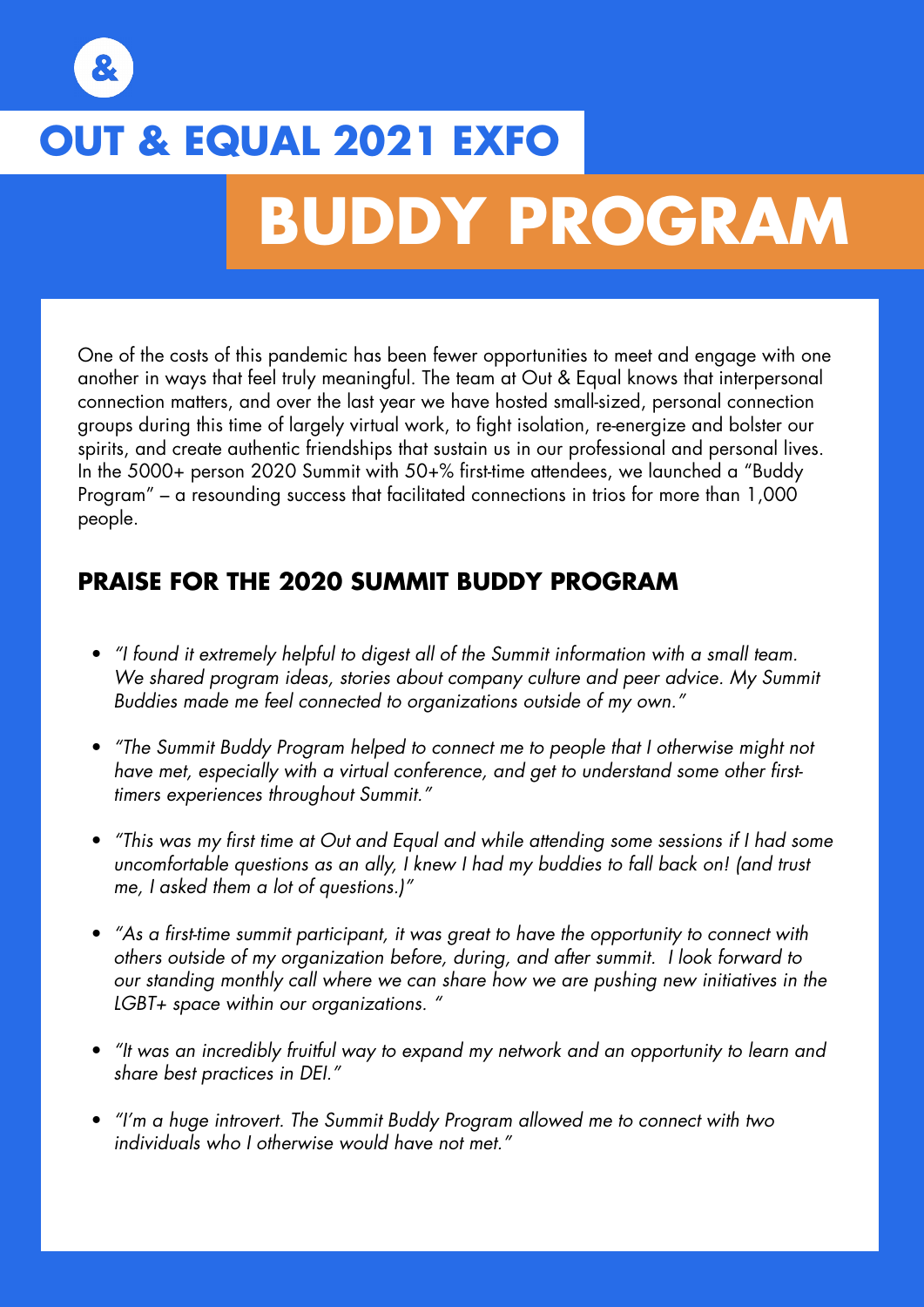

# **OUT & EQUAL 2021 EXFO BUDDY PROGRAM**

### **We are thrilled to bring the Buddy Program back for 2021 Executive Forum**.

This program will connect you to a few new friends with whom you can share a bit about yourself, dream about the workplaces we want to create, and process your Executive Forum experience before, during, and after the event. Just as you may still be in touch with people you met in the hallways, during a workshop or at an evening networking event of past O&E conferences, we hope the 2021 ExFo Buddy Program helps create lasting friendships, stronger community, and a sense of belonging for all of us.

# **WHAT TO EXPECT**

- Executive Forum registrants who indicated interest in the Executive Forum Buddy Program will be randomly grouped into trios and provided a guide on how to engage in meaningful discussions with your group, how to document your shared goals and experiences, and how to share your experience with us.
- Upon getting your group assignments, please connect with each other and agree to a communication platform for your trio (ex. Google Meet, Zoom, FaceTime, WebEx, etc.) By leaving communications up to the individual groups, we aim to give you the flexibility to drive your own connection and experience!
- Also, there will be prizes for participation! Out & Equal will send a program survey/ questionnaire to each person who participated in the program one month after the conclusion of Executive Forum. This short questionnaire will focus on your participation in the program, stories of value/ learning/connections, and any general reflections – there are no wrong answers! Upon completion of the survey, all people who submit will be entered in a drawing: We are giving away five \$50 dollar gift cards, and may feature stories about the impact your new connections have had on you/your career on the Out & Equal website (with permission).

## **MEETING RECOMMENDATIONS**

- We recommend each group tries to meet 2-3 times to make the most of this experience and cement your connection with one another: at least once before and once after Executive Forum. Schedule your first meeting as soon as you can.
- Participants should commit to showing up and thoughtfully connecting with one another.
- Not all groups may feel (at first or ever) like fast-friendships or likely professional connections and that's Ok. The guide questions are offered to allow you to share yourselves and your stories, and to hear others' – and that may in fact mean connecting with, and learning from, people in a wide variety of ways. Be open-minded to connection, and to the magic of what can happen when you stop to listen to someone who might have a much different experience or story than your own.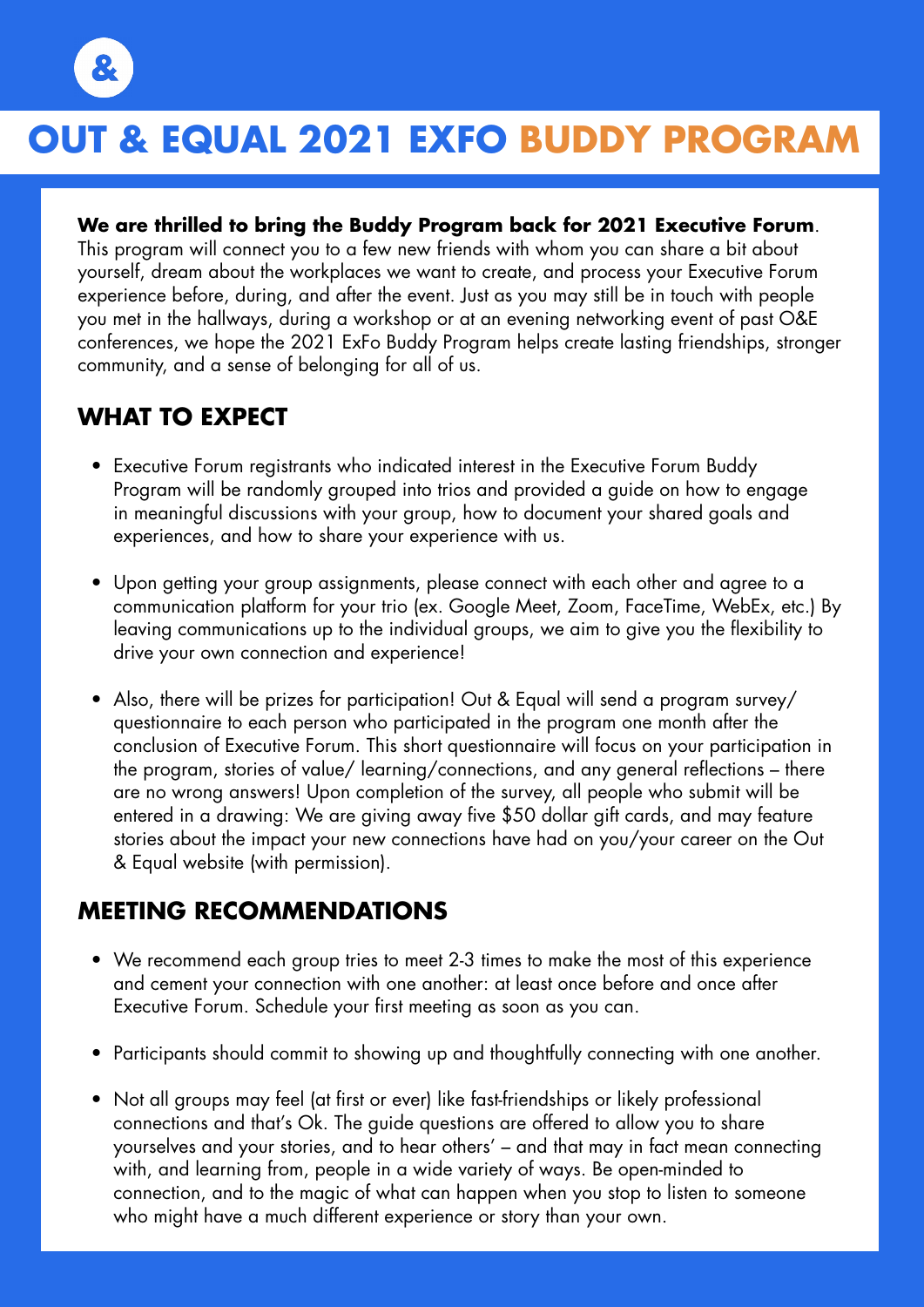# **OUT & EQUAL 2021 EXFO OUT & EQUAL 2021 EXFO BUDDY PROGRAM**

- By design, we are not designing or matching participants in any specific ways. We believe that random assignment will allow for the focus to be on human connection rather than any one preconceived idea about who would make the "best connection."
- Be brave: If it feels right to do so, consider sharing about yourself personally. This will give others permission and confidence to do the same.
- Keep all conversations confidential. What happens in your groups should stay in your groups – just like Vegas! Avoid video recordings or taking photos of your Zoom screens. Memorializing your group in a screen shot may be ok, but get your colleagues' permission first! And please maintain confidence of anyone and anything that is shared. When in doubt, ask!
- Make time and space for all participants to speak, contribute, and collaborate. There will naturally be those who are more extroverted, introverted or who always seeks balance. Everyone's voice is important!
- If you have a less-than-ideal group experience, be patient and flexible. Especially in these times where you and your colleagues might be balancing work with an unusual set of responsibilities and stresses.

## **CONVERSATION GUIDE**

To get things rolling, we are offering the following questions as a starting place for meaningful, connective, and fun conversations!

#### **MEETING #1: HOLD THIS CONVERSATION BEFORE EXECUTIVE FORUM IF POSSIBLE**

#### **Each member should introduce themselves and consider sharing in an "icebreaker" types of conversation. Have fun with these!**

- Your LGBTQ "coming out" or "staying in" story, or a source of your connection to/passion for the LGBTQ community.
- Discuss the meaning of work and a job/career for you personally. What is your "work" story? What values around work were communicated to you growing up? What is one favorite proud career moment? Do you have an important piece of advice you received or gave someone else that made a difference?
- What do you love about the LGBTQ community and our unique "culture" (whatever that means for you)?